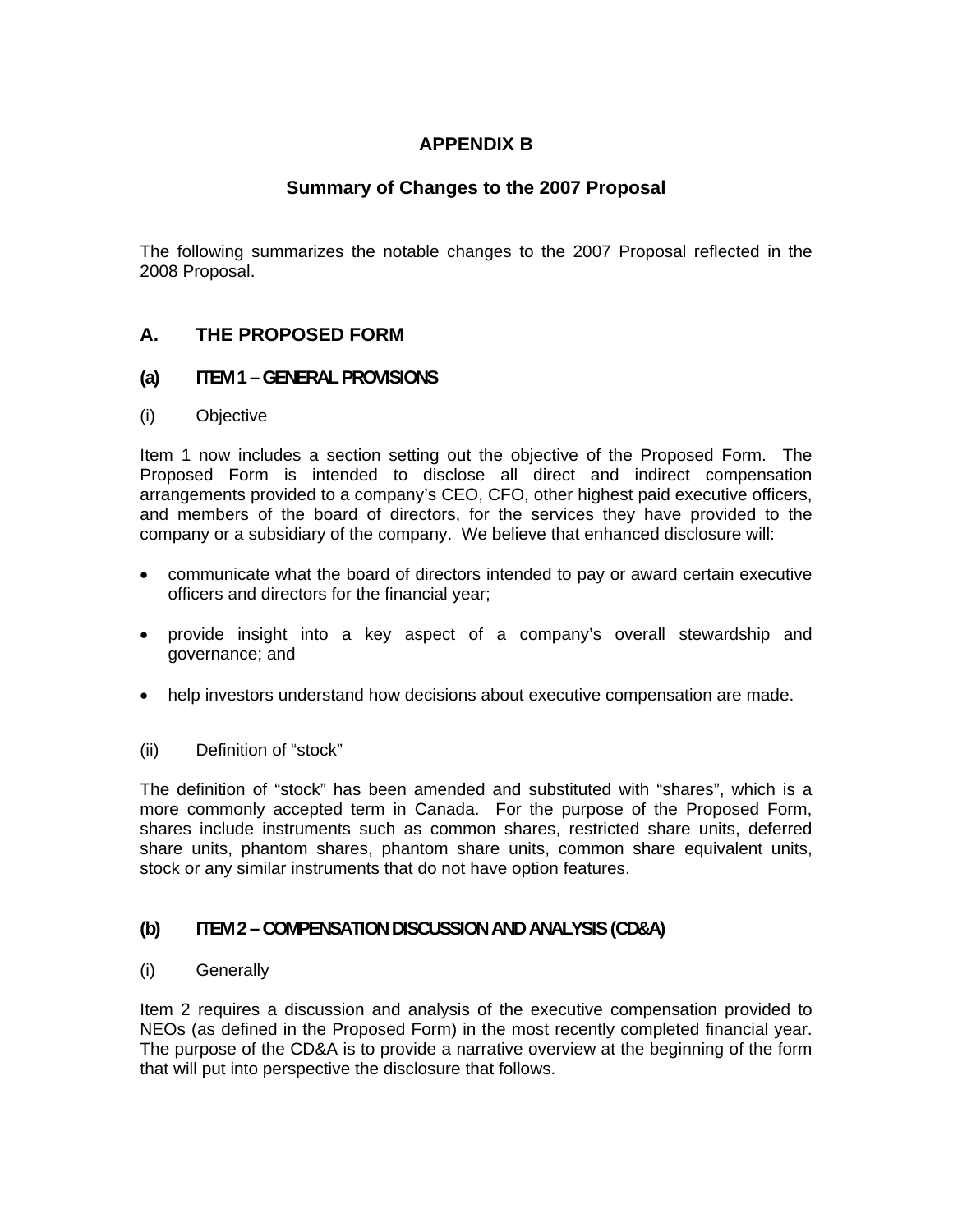In addition to discussing its compensation policies and decisions, as reflected in the 2007 Proposal, companies will be required to analyze and discuss the significant elements of compensation awarded to, earned by, or paid to NEOs (as defined in the Proposed Form). The 2008 Proposal enhances disclosure by requiring companies to provide a discussion of how the board of directors determined the amounts of specific compensation elements paid to the NEOs and why they paid that compensation. In certain circumstances, companies will be required to disclose information about the current period to explain fully compensation decisions made during the most recently completed financial year.

#### (ii) Performance graph

We have amended the proposed executive compensation form to clarify that companies that have distributed only debt securities to the public are exempt from the performance graph requirements.

In addition, a performance graph is not required for companies that were not a reporting issuer in a jurisdiction in Canada for at least 12 calendar months. We believe that a company that has not been a public company for a 12 calendar months would not be able to prepare a meaningful discussion of the link between executive compensation and the performance graph.

#### (iii) Performance targets

Among the elements of a company's compensation policies and decisions that may be significant and warrant disclosure is the company's use of corporate and individual performance targets. Disclosure of performance targets used by companies to determine the compensation of NEOs, subject to the limited exemption provided for competitive harm, is necessary to bring about clear and informative disclosure of a company's compensation policies. Because CD&A will be subject to continuous disclosure review, a company relying on the competitive harm exemption may subsequently be required to demonstrate how disclosing specific target information would seriously prejudice its interests. If it cannot demonstrate serious prejudice, the company will be required to disclose the information.

## **(c) ITEM 3 – SUMMARY COMPENSATION TABLE (SCT)**

(i) Plan-based awards

We propose including the grant date fair value of compensation to reflect the value of equity awards. We believe such an approach will more appropriately reflect the value of any awards given to a NEO in a given year and allow investors to assess decisions made by the board of directors.

As such, we have departed from the 2007 Proposal which followed the SEC approach of including in the SCT the value of equity awards equal to the accounting compensation expense for shares, options and other equity-based compensation. To obtain the accounting compensation expense, the fair value amount is amortized over the service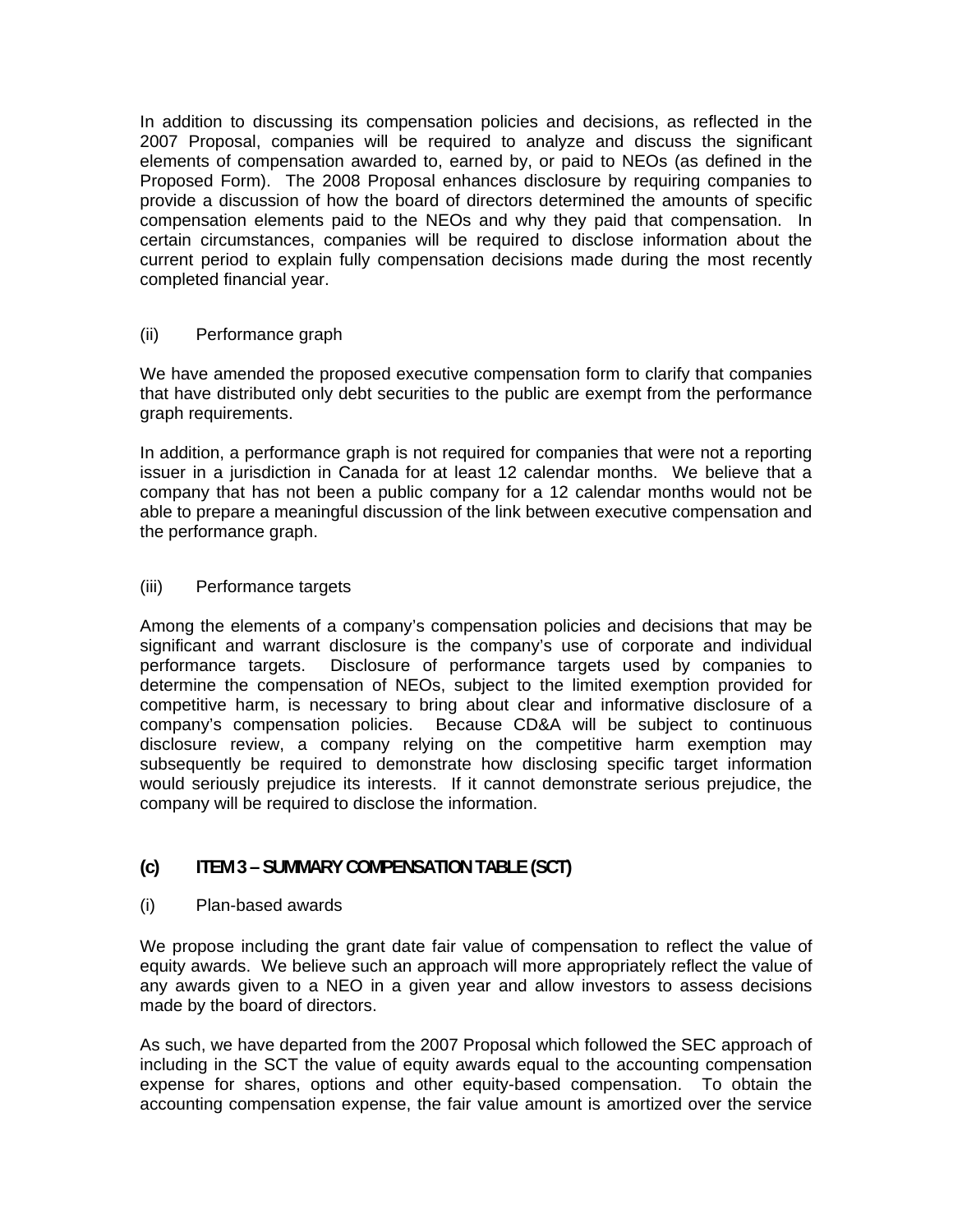period which is generally the vesting period. Under this approach, cash-settled awards are revalued at year end, which can result in negative compensation in certain circumstances.

The commentary in our 2008 Proposal goes on to specify that the value should reflect what the board of directors intended to award as compensation. This value may be based on the valuation methodologies set in Section 3870 of the Handbook (Section 3870) or another reasonable methodology the board of directors used. We have added subsection 3.1(5) to require disclosure in a footnote to the table or in a narrative after the table, if the grant date fair value is different from the accounting fair value, the amount of the difference and an explanation of the difference. By requiring a reconciliation, our aim is to provide an acceptable benchmark and also to allow for greater comparability between companies. Subsection 3.1(5) also requires a description of the methodology used to calculate the grant date fair value, disclosure of the key assumptions and estimates used for each calculation, and an explanation of why the company chose that methodology.

(ii) Bonus and non-equity incentive plan columns

We have reconsidered how "bonus" and "non-equity incentive plans" in the Proposed Form are disclosed. We have decided that the distinction between bonuses and nonequity incentives could lead to potentially misleading or confusing disclosure. All payouts under non-equity incentive plans must be disclosed in column (f) of the SCT ("Non-equity incentive plan compensation"). This will be the case whether the amount of the non-equity payment was determined in accordance with a predetermined formula, or included discretionary elements.

In response to the comments, we have split the "Non-equity incentive plan compensation" column (f) into two columns based on the length of the performance period associated with the awards:

- column (f1) ("Annual incentive plans") includes annual non-equity incentive plan compensation such as bonuses and discretionary amounts. Bonuses relate only to a single financial year.
- column (f2) ("Long-term incentive plans") includes all non-equity incentive plan compensation related to a period longer than one year.

#### (iii) Pension value

We have departed from the 2007 Proposal of including in the SCT the change in the actuarial value, which combines compensatory and non-compensatory amounts. Instead, we propose including only compensatory values in the pension column in the SCT for both defined benefit and defined contribution plans. This value will be comprised of the service cost and other compensatory amounts.

We also note that Item 6 of the 2007 Proposal has also been revised to provide a disclosure of the total change in pension value, broken out to clearly illustrate the effect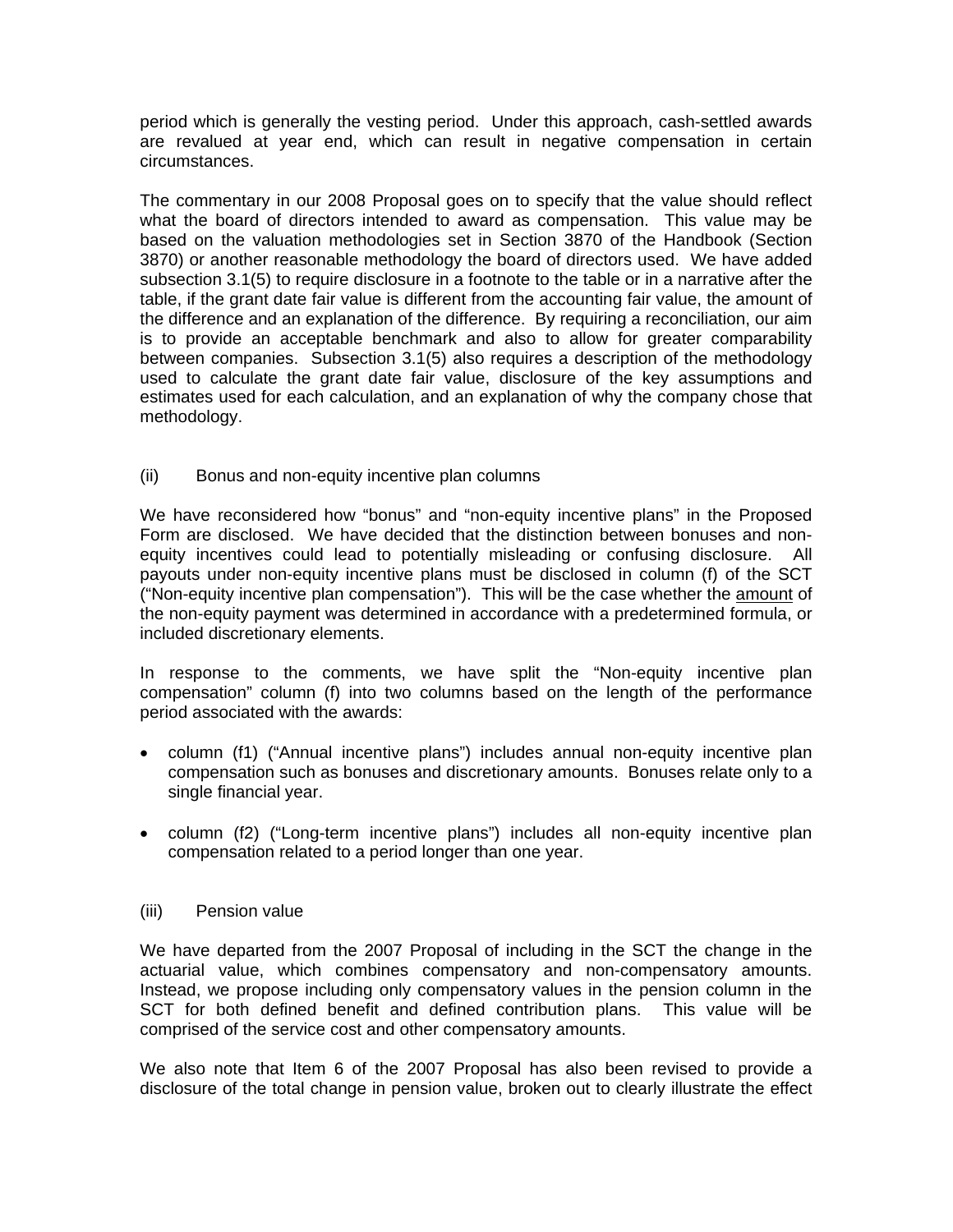of compensatory and non-compensatory factors. This level of detail will apply to both defined benefit and defined contribution plans.

#### (iv) Grants of equity awards

We have deleted the table under section 3.2 of the 2007 Proposal in keeping with our decision to use grant date compensation fair value in the SCT. Since compensation grant date fair value will now be captured in the SCT, this table is no longer required.

### **(d) ITEM 4 – EQUITY AND NON-EQUITY INCENTIVE PLAN AWARDS**

The table required by subsection 4.2(1) captures the value of awards that is realized during the year regardless of when they are settled. We have focused on capturing equity based awards at vesting rather than at settlement.

We have added a new column (d) entitled "Non-equity incentive plan compensation – Pay-out during the year" to capture non-equity incentive payments. Non-equity incentive payments are captured when the payment is made.

#### **(e) ITEM 5 – RETIREMENT PLAN BENEFITS**

(i) Defined benefit plans

We have departed from the 2007 Proposal, which followed the SEC approach, in favour of a table more aligned with emerging best practices in Canada. We changed the format of the defined benefit retirement plan table so that it now provides a continuity schedule with respect to the accrued obligation to date. To this end, we deleted three columns from the table required under Item 6 of the 2007 Proposal:

- column (b) entitled "Plan Name";
- column (d) entitled "Present Value of Accumulated Benefit"; and
- column (e) entitled "Payments During Last Fiscal Year".

As a replacement, we added five new columns to the table required under subsection  $5.1(1)$ :

- column (c) entitled "Annual benefits payable";
- column (d) entitled "Accrued obligation at start of year";
- column (e) entitled "Compensatory";
- column (f) entitled "Non-compensatory"; and
- column (g) entitled "Accrued obligation at year end".

The requirements under these new columns better reflect emerging Canadian best practices in this area.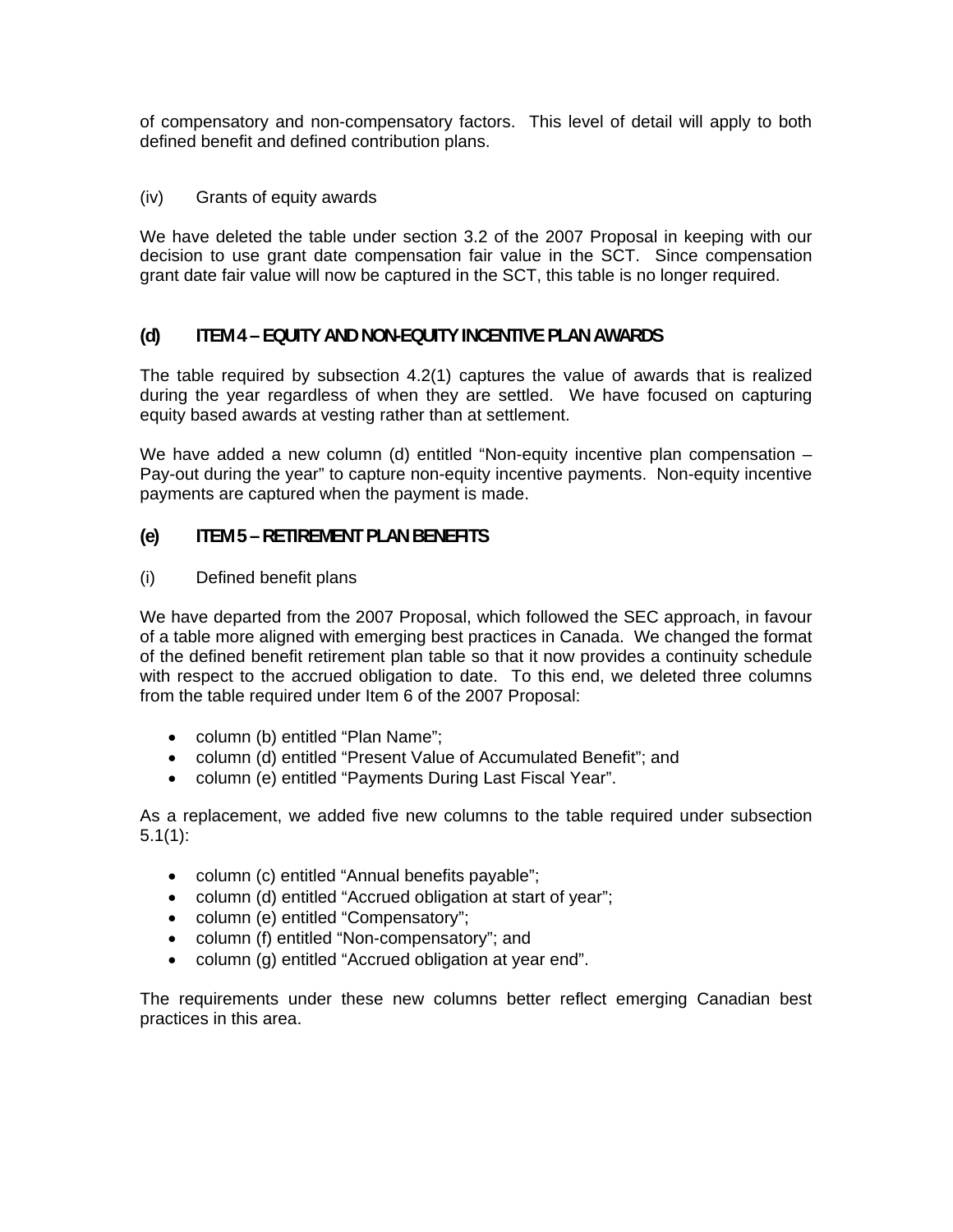#### (ii) Defined contribution plans

We added a new table under subsection 5.2(1) for defined contribution plans, similar to that proposed for defined benefit plans, to provide complete disclosure of NEO pension obligations and provide complete and consistent disclosure of NEO obligations and a better basis to compare across issuers.

### **(f) ITEM 6 – TERMINATION AND CHANGE OF CONTROL BENEFITS**

Item 6 requires issuers to provide detailed disclosure of payments made to NEOs that are related to a triggering event such as their termination or a change of control of the company. This Item now includes a standard set of scenarios where companies are required to disclose payments or other benefits received. We have decided the following four termination scenarios are most appropriate:

- retirement;
- resignation;
- termination; and
- change of control.

Item 6 applies to payments related to changes of control regardless of whether the change of control results in termination of employment. Companies must quantify, describe and explain only the incremental payments and benefits that would be provided in each circumstance. In addition, we are proposing that companies disclose why they structured the significant terms and payments provisions in their termination or change of control arrangements as they did.

## **(g) ITEM 7 – DIRECTOR COMPENSATION**

The revised director compensation table in Item 7 is substantially similar to the SCT and reflects the changes made to the SCT, discussed above. As a result, the types of compensation paid to directors would be disclosed in the director compensation table or in the SCT in the same manner. If a director is also an NEO, compensation received for services rendered as a director will be reflected in the SCT. A footnote to the director compensation table will indicate that the relevant disclosure has been provided under section 3.4.

## **(h) ITEM 8 – COMPANIES REPORTING IN THE UNITED STATES**

We have not changed Item 8 (formerly Item 9 of the 2007 Proposal) and continue to allow SEC issuers (generally, reporting issuers that are also reporting companies in the United States) to satisfy the requirements of the Proposed Form by satisfying certain requirements under the SEC compensation rule currently in force.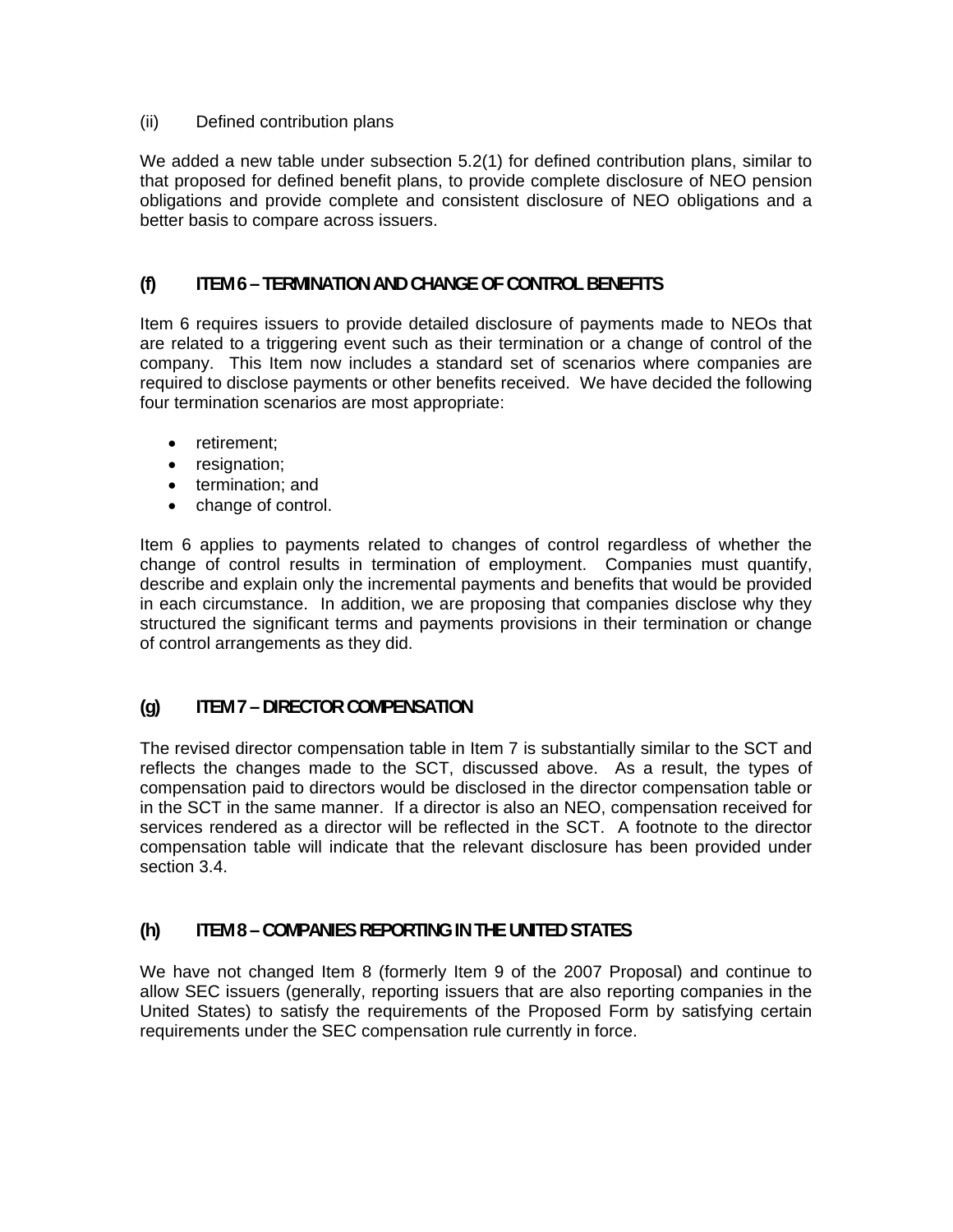## **(i) ITEM 9 – EFFECTIVE DATE**

### (i) Generally

We anticipate that the 2008 Proposal will come into force on December 31, 2008 and will apply to companies with financial years ending on or after December 31, 2008. Given our 2007 Proposal and the length of our republication for comment, we believe companies will have enough time to consider these changes and prepare for the coming into force of the 2008 Proposal.

#### (ii) Transition

We have not added a general transition provision. A general provision is unnecessary because only the disclosure required under the SCT looks back to financial years prior to the company's most recently completed financial year. Accordingly, we have added a transition provision only in respect of the SCT.

Under subsection 3.1(1), the disclosure required by the SCT only applies to a company's three most recently completed financial years that occur on or after December 31, 2008. We have added commentary to subsection 3.1(1) providing guidance that a company may have less than three financial years completed on or after December 31, 2008 until about December 31, 2010 and that during this transition period, a company is not required to present SCT disclosure under Form 51-102F6 as it existed on December 30, 2008.

## **(j) GENERALLY**

The terms "material" and "materially" modified certain requirements in the 2007 Proposal. We have changed those terms to "significant" and "significantly" to avoid confusion with the use of those terms under provincial and territorial securities legislation, and with the concept of materiality under generally accepted accounting principles. We believe that the concept of significance must be determined in relation to the objective of executive compensation disclosure set out in section 1.1.

# **B. THE PROPOSED AMENDMENTS**

## **(a) NI 51-102**

We have changed the proposed consequential amendment to section 11.6 of NI 51-102 to include any reporting issuer that does not send an information circular under Item 8 of Form 51-102F2 to its securityholders or file an AIF under section 18.1 of Form 51- 102F2. These reporting issuers will be required to prepare and file a completed Proposed Form within 140 days of their most recently completed financial year. Our intention in proposing this change was to ensure that all reporting issuers provide executive compensation disclosure at least once a year.